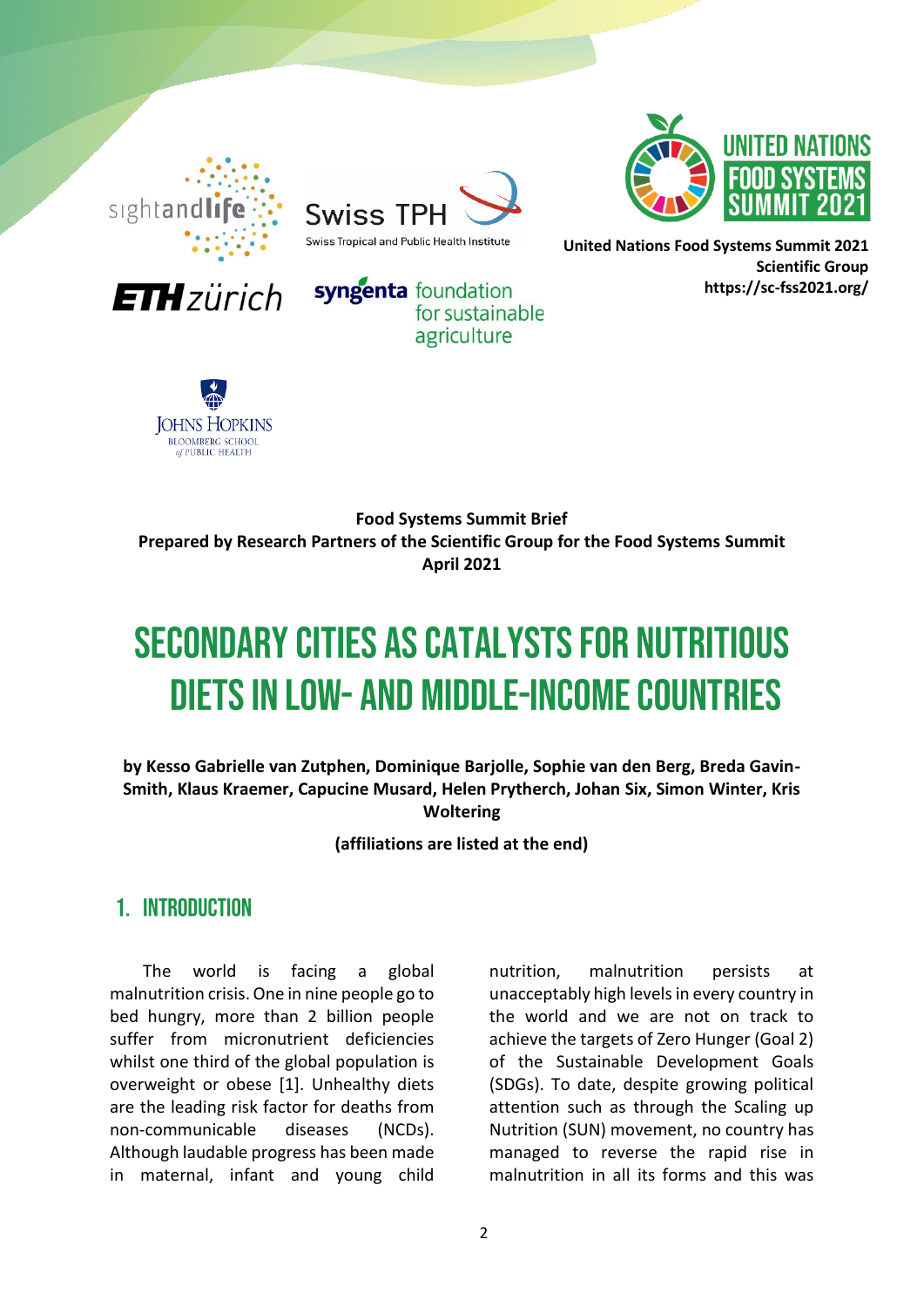even before the disruption caused by the COVID-19 pandemic [1]. The coexistence of undernutrition, micronutrient deficiencies and overnutrition in countries, households and even within individuals, referred to as the triple burden of malnutrition, signals a major shift in the global burden of malnutrition with great variations and inequalities at different levels i.e., age, gender, geographical location (urban-rural) and other sociodemographic factors.

As urbanization rates across the globe are rising and there is a continued push to decentralise decision-making power to levels that are closer to the people served, cities are gaining an increasingly important role in the global malnutrition crisis and offer entry points for food system transformation. Besides the role of cities in ensuring adequate diets and managing the rising burden of NCDs, cities could also play a key role in enhancing resilience to food security shocks. This paper discusses the challenge of the growing triple burden of malnutrition in urban contexts and advocates for the role of secondary cities as game changers to transform city region food systems. Secondary cities are introduced as emerging players in pioneering nutrition-centered food systems interventions, and in monitoring and evaluating their impacts for later improvements and out-scaling.

# 2. THE CHALLENGE: A GROWING TRIPLE **BURDEN OF MALNUTRITION IN URBAN CONTEXTS**

The triple burden of malnutrition has moved to the cities as the world's population becomes more urbanized. For the first time in history, more than half of the world's population lives in urban areas [2]. By 2050, two-thirds of the global population is expected to reside in urban areas, consuming 80% of the world's food

and producing 85% of global economic output [3]. Infants and young children of parents with low socio-economic status are extremely vulnerable to poor nutrition and the first 1000 days are considered critical for a strong foundation in life. It is estimated that one in three children affected by stunting currently resides in urban areas, with the most disadvantaged urban children having stunting rates on average only slightly lower than those of the most disadvantaged rural children [4]. Poor urban children are up to ten times more likely to be stunted than urban children of a high socio-economic status [4]. In parallel, child undernutrition rates are rivalling the levels found among the rural poor whilst the prevalence of overweight children is often higher among urban areas [4]. Among adults, the accelerated increase of overweight over the past decade and a half was more concentrated in urban areas. Overall, the data points to a shift towards a greater overall burden of malnutrition in all its forms in urban compared to rural areas. By 2035, halve of individuals in extreme poverty (i.e., daily income less than USD 1.25) will live in urban areas, thereby increasing the number of people who cannot afford a healthy diet [5]. An additional and growing concern relates to food safety issues associated with eating out, with street foods in particular. Economic development, population growth and increasing rates of urbanization are creating an urgency to specifically understand the role of food systems on sustainable food production, consumption, diets and nutrition in urban contexts (also referred to as city region food systems).

Poor diets among city inhabitants are the consequence of a combination of forces. These include changes in types of occupation, particularly for women, which increases demand for convenience and the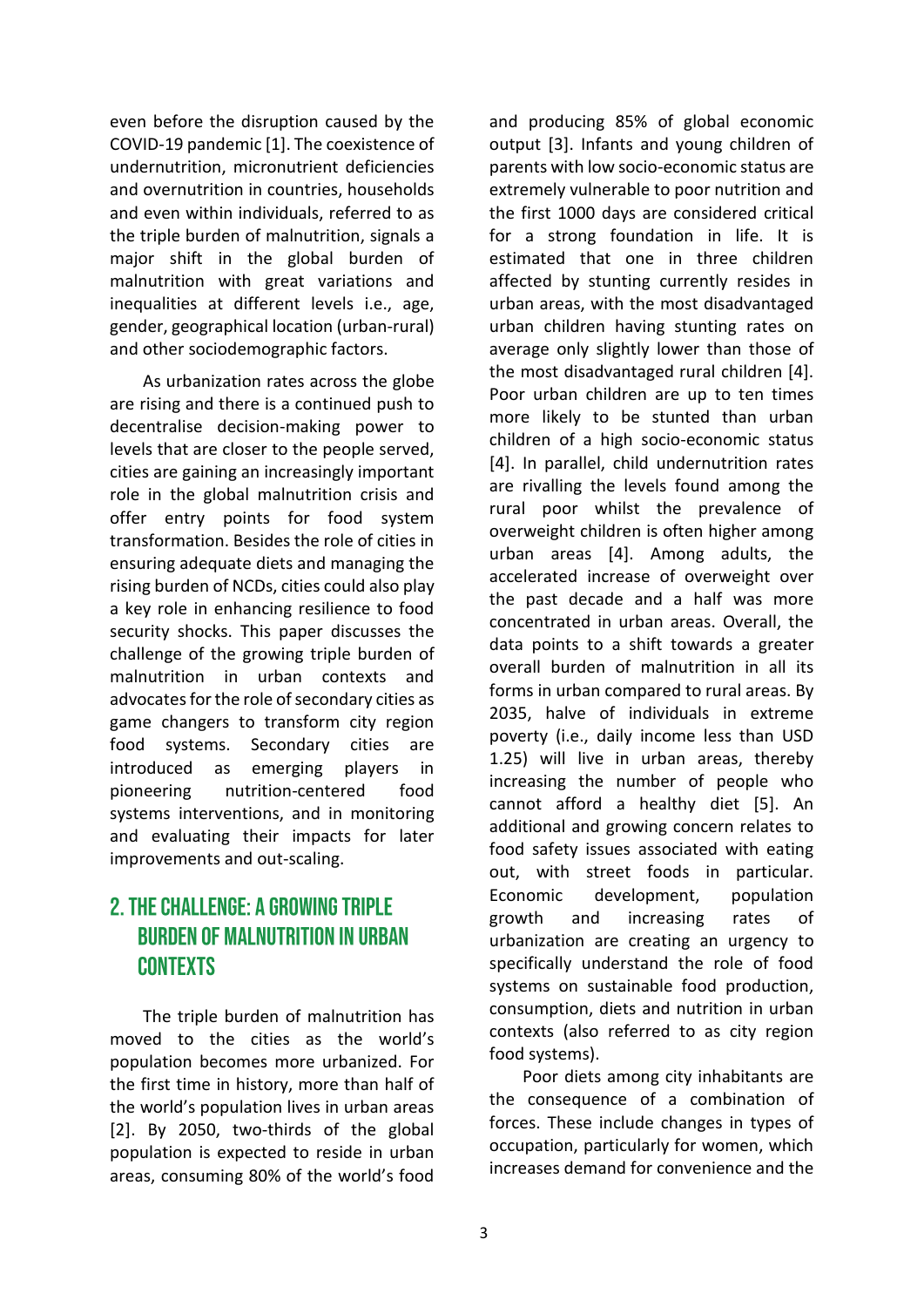demand for ready-to-eat meals and foods; food-environment factors such as the insistent marketing and availability of nutrient-poor and energy-dense foods; shifts in norms and attitudes regarding food which are correlated with urban living, such as pressures to move away from traditional diets and changes in food habits and demand for (ultra)processed foods [4]. The recognition and consumption of traditional diets are also hampered due to the increasing globalization of the food sector and dependence on imported foods, a development that might exclude opportunities to enhance local food production. Another key element relates to the affordability of healthy diets, in the light of 3 billion people not being able to afford a healthy diet due to food price and income constraints [6]. Although incomes are generally higher in urban contexts, cities struggle to provide affordable and healthy diets to the urban poor. Poor road conditions and long distances between rural agricultural areas and cities cause food losses and food safety concerns on their way to markets. This is especially critical for perishable nutritious foods including animal products, vegetables and fruit [6]. In sub-Saharan Africa, 35 percent of fruit and vegetables are lost and wasted at the retail level [6]. Post-harvest preservation and conservation techniques are still poorly developed, meaning that a lot of nutritious food does not make it to the urban table.

## **3. THE SOLUTION: SECONDARY CITIES AS GAME CHANGERS FOR SUSTAINABLE FOOD SYSTEMS**

#### **3.1 Secondary cities' unique characteristics**

Contrary to popular belief, urbanization is not causing existing cities to develop into so-called 'mega-cities' but is creating a patchwork of smaller urban areas [7,8]. In 2018, close to half of the world's urban residents lived in settlements or towns with less than 500,000 inhabitants [3]. These settlements are classified as secondary cities and are, in terms of population, the fastest growing urban areas. Besides secondary cities, urban areas also consist of primary cities. These are generally defined as a "the leading city in its country or region, disproportionately larger than any others in the urban hierarchy". Secondary cities are known as the 'second tier' in this urban hierarchy. There is no universally agreed definition of a 'secondary city' [9]. The term is contextual and can relate to population size, an administrative area, or a system of cities/towns with a particular significance within a country or geographical region [10]. Importantly, secondary cities within countries and regions are not uniform and can be classified into three broad categories generally described as "(1) the extractive city, whose economy and sole reason for existence was informed by and is now reliant on an extractive resource (often a single resource); (2) the trunk or trade city, located on a transport route or at a transport intersection; and (3) a satellite city, whose existence is informed by and deeply reliant on another city or country" [11].

Secondary cities are characterized by a relatively smaller spatial scale and a physical proximity to rural areas when compared to primary or mega-cities. In contexts where power is decentralised to lower administrative levels, this characteristic offers unique opportunities to transform the city region food system for improved human and planetary health. In fact, in low- and middle-income countries (LMIC) specifically, linking urban areas with agricultural hinterlands could increase food security resilience through,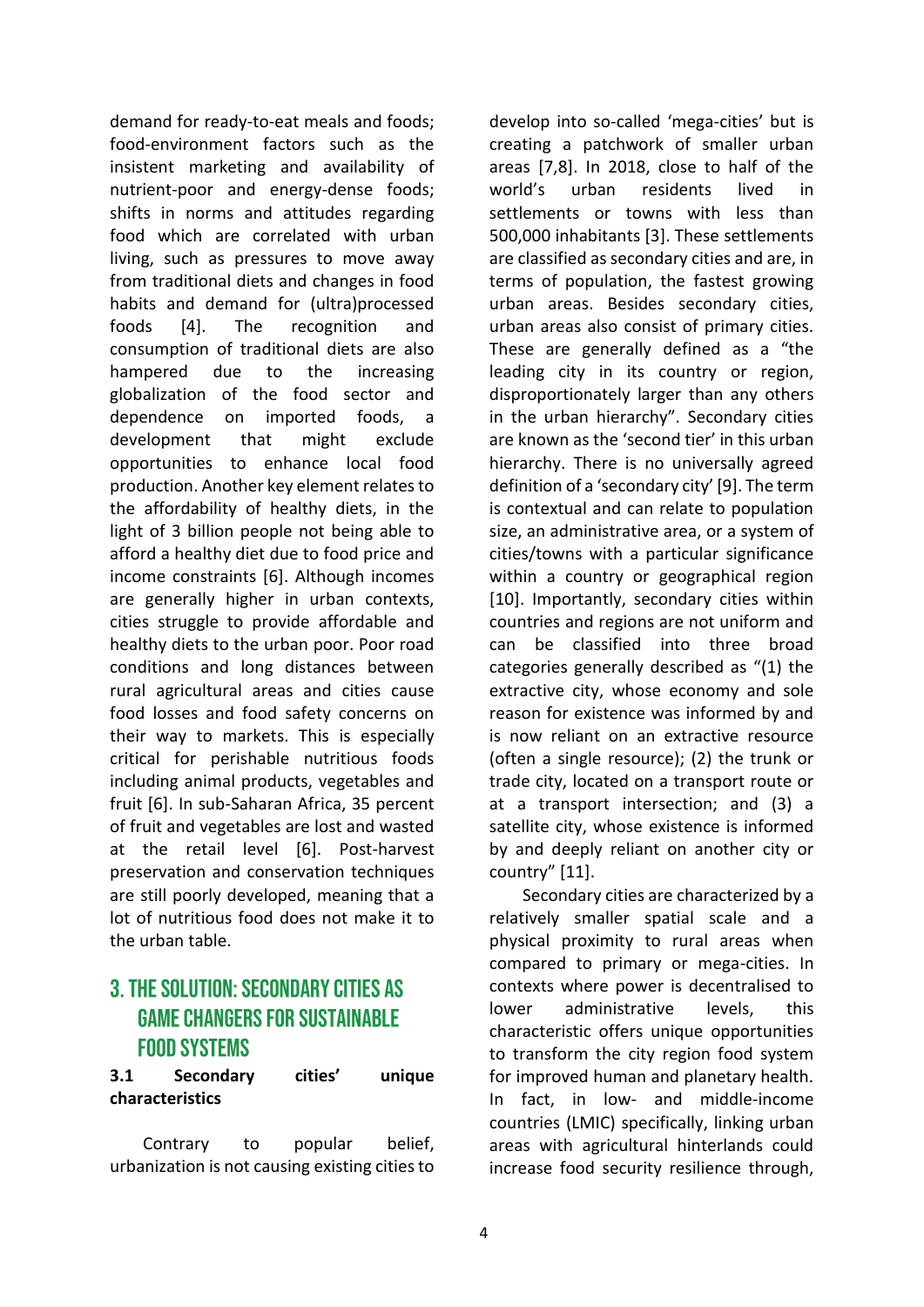for instance, a reduced dependence on international trade and a reduced vulnerability to natural disasters and climate change which may result in food shortages [12,13]. Additionally, localized food production in city region food systems creates the possibility to shorten the food supply chains and reconnect consumption and production. This has been found to enhance local and rural development and promotes information sharing between producers and consumers [14]. Short supply chains could provide ecological, health and socio-economic benefits and have been linked to reduced food loss and are generally associated with decreased carbon emissions (resulting from e.g., reduced transportation) [15]. Moreover, they have been described as an effective strategy when aiming to develop urban agriculture for enhanced food security. However, short value chains could also face challenges related to possible inefficient small-scale production processes or logistics (small freights/empty trucks). Inefficient production processes, logistics and use of resources could negatively affect pricing and even compromise the generally low emission of greenhouse gasses associated with short value chains [16]. The potential of short value chains to benefit human and planetary health should therefore always be subject to contextspecific assessments.

In short, when compared to primary cities, the city region food systems in secondary cities are largely characterized by the strong urban-rural linkages and the opportunity for localized food production and consumption. In high-income countries, secondary cities are increasingly seen as important drivers to sustainably advance economic and social developments. In 2015, Parkinson et al recommended the European Commission to increase their investments in secondary cities when "(i) the gap with capitals is large and growing (ii) the business infrastructure of second-tier cities is weak because of national underinvestment and (iii) there is clear evidence about the negative externalities of capital city growth" to realize the economic potential of these cities [17]. Whilst primary cities have received the highest attention, the growing importance of secondary cities for urbanizing populations makes them uniquely positioned to serve as critical entry points for city region food system transformations.

#### **3.2 Secondary cities face challenges which can be turned into opportunities**

Secondary cities however, also face persistent challenges and disadvantages. In Europe, they play a key economic and social role, but compared to primary cities, they lack economic, demographic and especially political importance [18]. Disadvantages resulting from this lack of importance, may in turn lead to several setbacks in terms of infrastructure, governance, autonomy, decision-making space and required power to raise resources and galvanize meaningful action. The disadvantages faced by secondary cities in Europe are more pressing in lessdeveloped economic regions. Although a less extensive body of research on secondary cities in LMIC appears to be available, it is important to acknowledge that the underlying processes which shape urbanization in Africa are very distinct from those in other regions such as Europe. Urban expansion in Africa is largely characterized by unplanned and/or unregulated growth and the absence of strong urban planning institutions [19]. Consequently, secondary cities in Sub-Saharan Africa and other LMIC are faced with several key challenges as witnessed in Europe, but in a generally more complex context [20]. Indeed, secondary cities are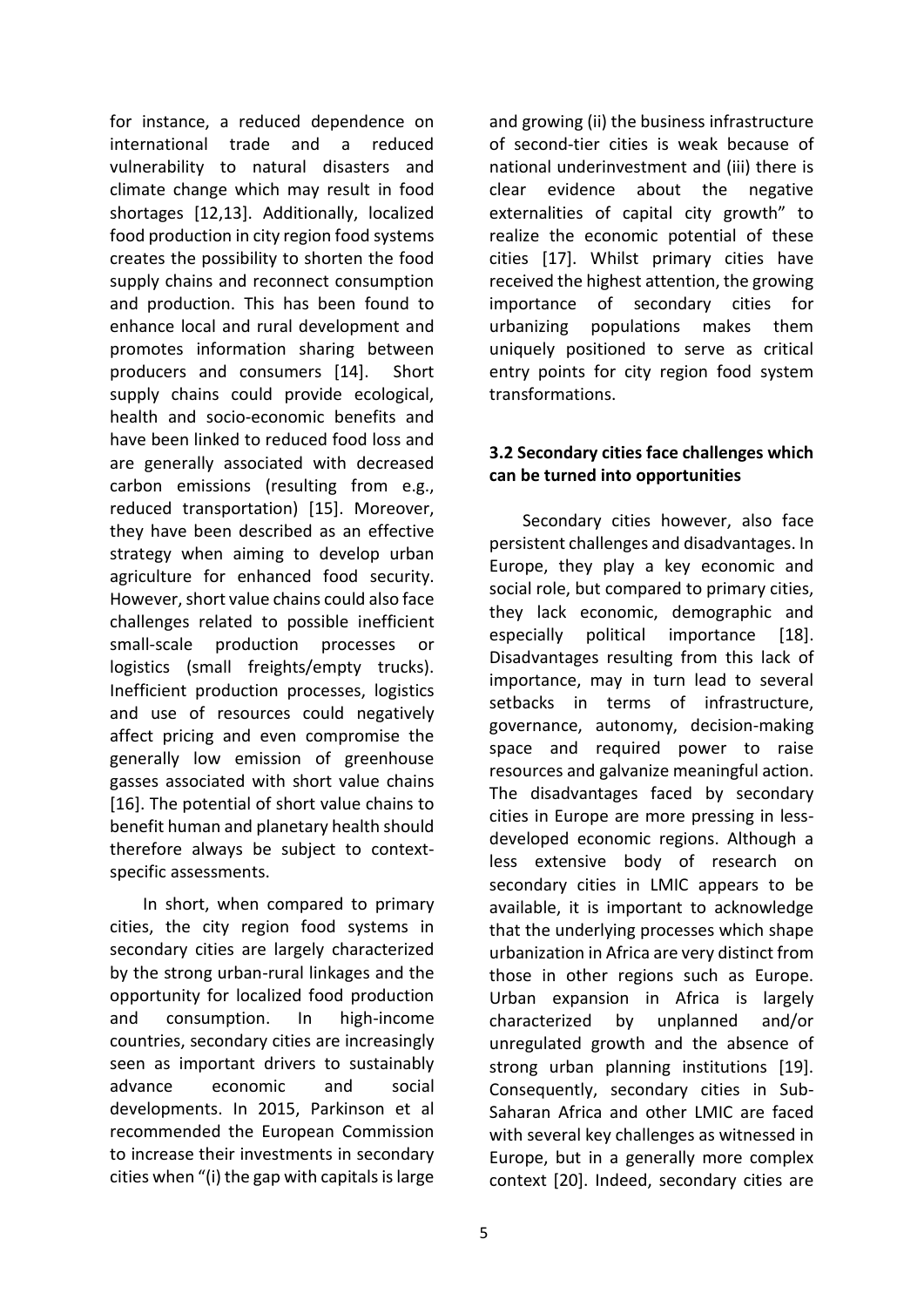rapidly growing and are challenged by increasing urban residents starting to call municipal leadership to account when access to basic services is compromised. Furthermore, similarly to Europe, governance and accountability remains a key challenge as budgets, skills and capacities are often limited when compared to primary cities and hinder the effective governing of pressing issues related to poverty, health and social safety. Finally, the rapid growth experienced by secondary cities may put basic infrastructures (road networks, housing, access to markets, health and education services) under pressure, which may cause social inequalities to increase, with women and young girls of low socio-economic status particularly at risk of being excluded and exploited. In fact, whereas the original structure of a city might have met the needs of the population, it might not be an adequate foundation for rapid and unregulated expansion. All of these hinder sustainable economic growth [20] and make it difficult to attract private sector investments, create jobs and retain capital [10]. Although opportunities to transform secondary city food systems are apparent, the combination of rapid population growth and lagging development may cause poverty, malnutrition and related issues to concentrate among vulnerable populations (women, youth and the poor) in these same cities.

Without improved governance to bring different sectors, local business and civil society around the table, significant investment and a real effort to become more integrated, these locations will become a magnet for deeper exclusion and inequalities. The generally limited governance capacities in secondary cities calls for an improved understanding on how these cities are governed, attention to the question of decentralization of power, and how this shapes poverty and the production, distribution and consumption of food. As suggested by Satterthwaite (2007), the rapid urban growth in itself is not the main issue in cities. In fact, the most pressing challenge is the inadequate governance and planning from national and local institutions which is vital to adapt to this urban growth [7]. Although some research on how city governance affects urban poverty is available, the relationship between governance, poverty and the related nutrition and health outcomes in smaller cities needs further investigation.

The coming two to three decades will be critical in defining urban development in Africa, Asia and Latin-America. Time is of the essence when conceptualizing, planning, financing and implementing this development [21]. The rapid growth and the above-mentioned characteristics of secondary cities positions them to take the lead in innovative and urgently needed food systems interventions to ensure human and planetary health. However, as these cities struggle with challenges, increased investment and research in LMIC are needed.

The initiatives described below are practical examples which, when applied to the secondary cities context, can be leveraged to transform urban food systems and combat malnutrition and poverty. The examples highlight secondary cities' unique opportunities, namely their power to convene key stakeholders, to take decisions and to raise and channel resources. Another opportunity is their ability to strengthen the supply and demand of diverse, locally produced and nutritious foods with short chains benefitting both producers and consumers.

**3.3 Secondary cities can accelerate food systems transformation – three case studies from LMIC**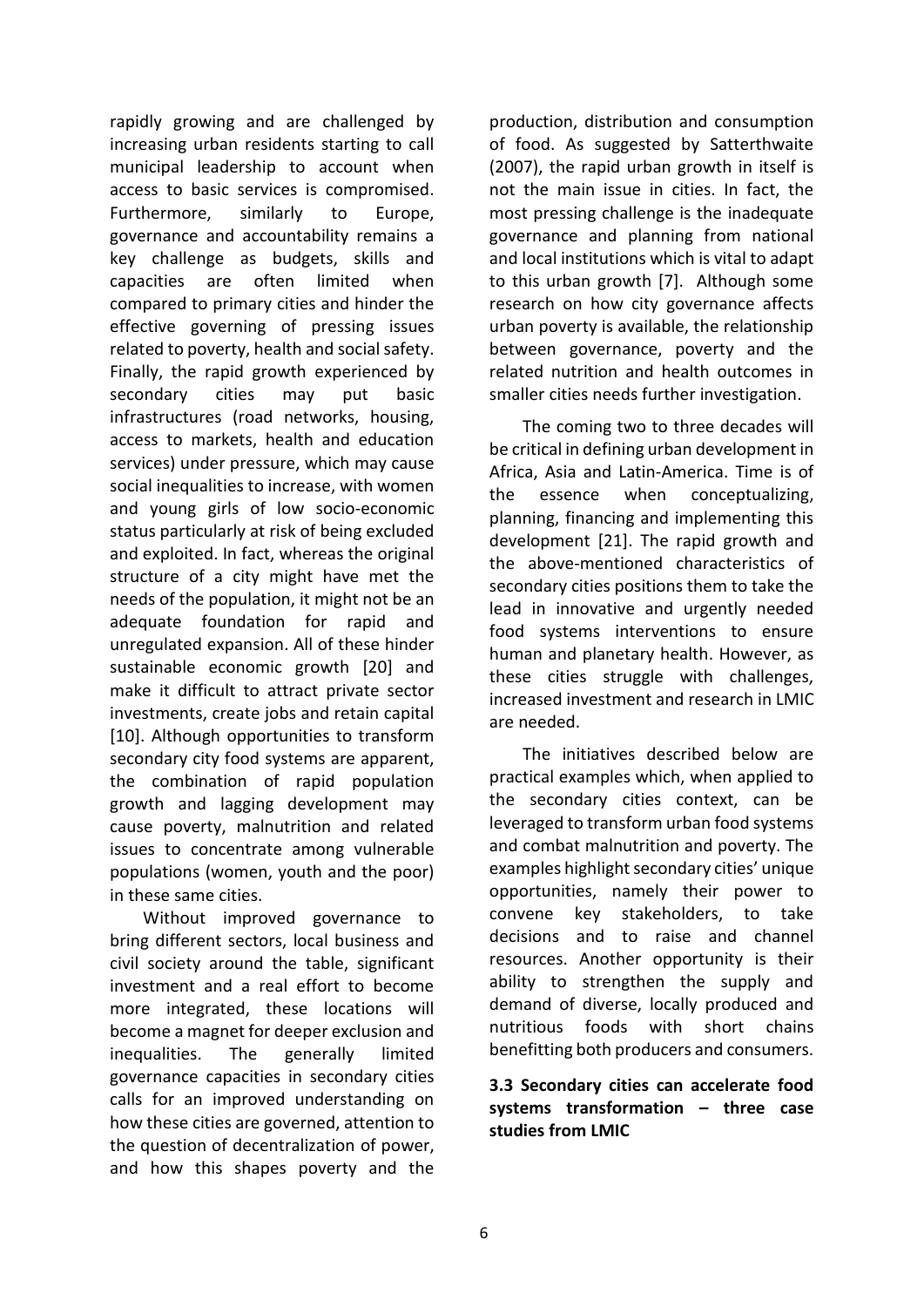#### *3.3.1 Nutrient profiling with OBAASIMA in Ghana*

Nutrient profiling (NP) is a scientific method for assessing the nutritional quality of (processed) foods and beverages based on their energy content and nutrient composition. NP and, for instance, the translation to front-of-pack labelling is a useful approach to inform, educate and empower consumers and shift consumer demand towards more diverse and healthy foods, whilst allowing the food supply chain to respond to this demand. Creating consumer demand for nutritious foods is especially relevant in urbanizing contexts in which populations are increasingly exposed to (ultra)processed foods. To date, different NP models have been applied in high income countries. However, transferring these models to urbanizing LMIC contexts remains challenging as the current models are not tailored to address the triple burden of malnutrition, nor fortified foods and the affordability of diets. Also, LMIC contexts experience challenges related to access to basic education and nutrition literacy. In Ghana, the OBAASIMA project aims to stimulate the sustainable supply and the demand for high-quality, safe and affordable micronutrient-rich foods designed for women of reproductive age.

The OBAASIMA project builds on a demand-driven approach to increase the consumption of high-quality fortified food. It uses a front-of-package seal for foods that adhere to the minimum fortification content and nutrition criteria (eighteen vitamins and minerals) in combination with a social marketing campaign that provides information on nutrition and nutritious foods to women. The growing demand for products with the OBAASIMA seal offers entrepreneurial opportunities and encourages local SMEs involved in food processing and fortification to adhere to fortification and quality standards. Ultimately, the project aims to improve food and nutrition security in Ghana where women of reproductive age are severely affected by micronutrient deficiencies.

To date, the project has supported the development and nutritional optimization of three different products in Ghana. Since the launch of the products in 2017, they have been subject to marketing campaigns targeted towards women of reproductive age. The products are also included in the World Food Programme's cash and voucher strategy to improve the nutrition status of vulnerable women. Preliminary evidence is pointing towards increased consumer awareness for OBAASIMA and increased capacity of SMEs to produce nutritious and safe products.

Initially, the OBAASIMA products were launched in two secondary cities in Ghana (Sunyani and Tamale). Currently, the distribution of the products is expanding to three additional cities in Ghana, including the capital city Accra. OBAASIMA recognizes the presence of persistent challenges in secondary cities, such as poverty and limited access to roads, which reduces the availability and accessibility of nutritious foods for vulnerable populations when compared to primary cities. Consequently, the positive impact of the OBAASIMA products is expected to be greater in these secondary cities. This example shows secondary cities' potential in pioneering and scaling such NP models in LMIC. Developing suitable NP models could play a vital role in increasing both the supply and demand for nutritious products as well as enhancing nutrition literacy in secondary cities.

#### *3.3.2 Participative Urban Agriculture with the AGRUPAR project in Quito, Ecuador*

Urban agriculture can offer improved access to nutritious foods (e.g., fruit, vegetables, dairy) and provides a source of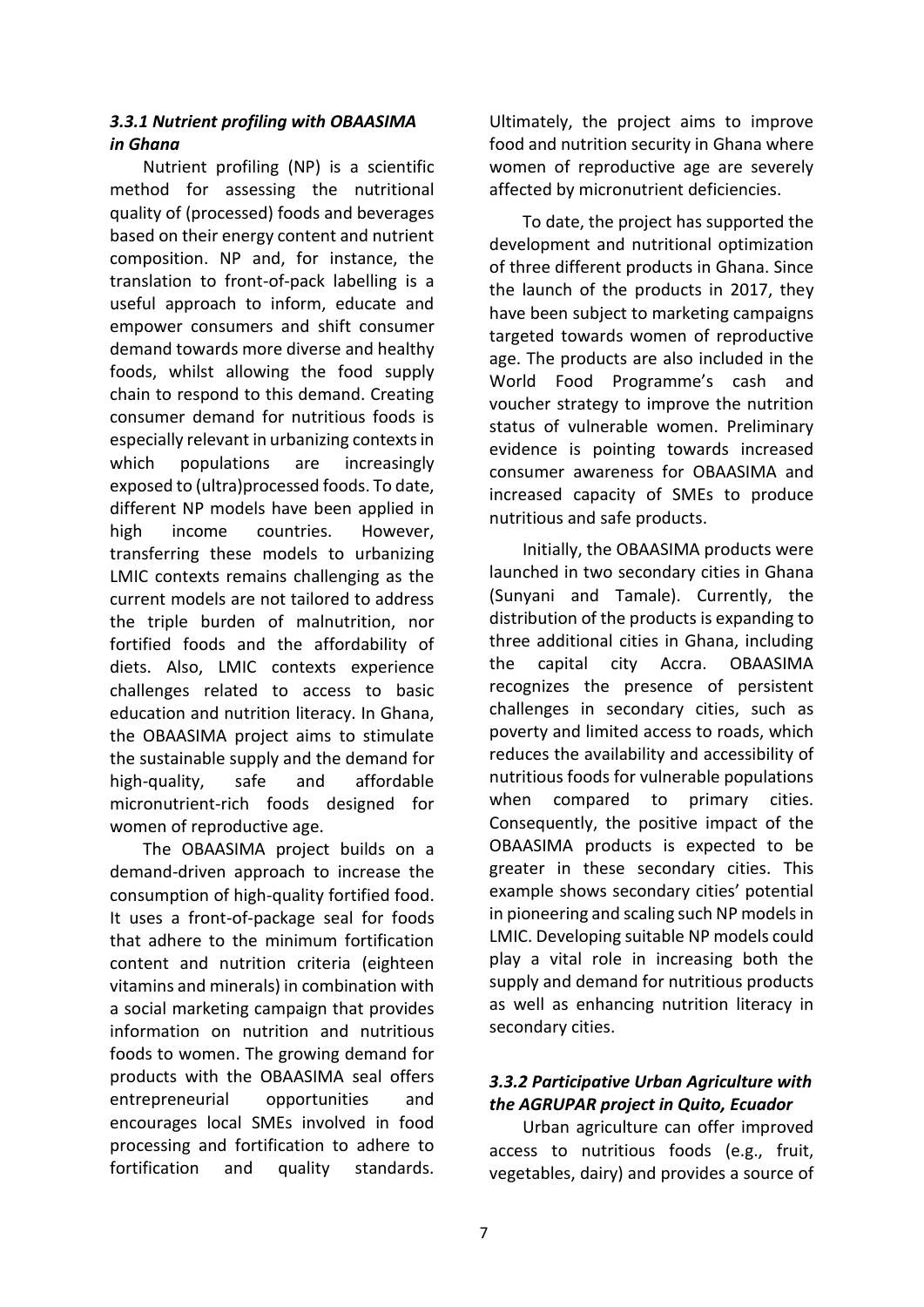income and employment. As found in a study by Zezza and Tasciotti, urban farming improved dietary diversity in 10 out of 15 analyzed countries [22]. In Quito, Ecuador, the Participative Urban Agriculture Program AGRUPAR targets the most vulnerable population of the city through the production of organic food and by promoting urban agriculture as a livelihood and a powerful strategy for improved food security and nutrition.

Throughout the project, both the production and consumption of locally grown food is promoted. The project stimulates subsistence farming and facilitates selling surplus products through organic produce markets (bioferias). The project also facilitates the provision of technical assistance, microcredit and capacity building to the urban growers and uses applied research to stimulate the use of agroecology. The bioferias play an important role in the stimulation of the consumption of fresh and local foods. In fact, the local markets include an educational component and are located next to health centers to promote the use of free health assessments for citizens and to provide information on healthy diets. Ultimately, the project aims to improve food security for the most vulnerable groups and therefore actively involves female-headed households, the elderly, children, youth, migrants, and the disabled.

The AGRUPAR project received the badge of Special Mention 2016 from the Milan Urban Food Policy Pact under the Food Production category. The program demonstrates the strong potential of urban agriculture in terms of improving food producers' livelihoods, job creation, food and nutrition security and democratization of the food system in secondary cities. The project could serve as a model for other (secondary) cities. However, despite the demonstrated benefits of urban agriculture, urban policies and regulations often do not favor urban agriculture. Challenges related to the access to inputs and waste management could arise and should be carefully considered. As described earlier, the urban areas of secondary cities are generally well embedded in the surrounding rural areas and the urban-rural connections are strong. As shown in the AGRUPAR project, urban farming has the potential to support short supply chains by actively connecting the supply and demand side of the food system. Although secondary cities generally experience challenges related to governance, their rapid growth and development could be leveraged and shaped towards an urban-agriculture friendly environment. When this is combined with the provision of technical assistance and capacity building (as described in the AGRUPAR project), secondary cities are a strategic entry point to further explore possibilities for urban and peri-urban farming.

#### *3.3.3 KUMWE HARVEST – a new postharvest model to combat aflatoxin contamination in Rwanda*

Africa Improved Foods (AIF) is a Kigalibased social enterprise. In collaboration with the Government of Rwanda, AIF's objective is to address malnutrition and stunting by manufacturing high-quality nutritious supplementary foods. These foods are targeted towards vulnerable populations, including children and pregnant women. One of the main challenges AIF has faced is the quality of the local maize supply (a main component of the supplementary foods), particularly with respect to aflatoxin contamination [23,24]. Kumwe Harvest, a local start-up, developed a logistics model to address the high quantities of rejected maize.

The model in question limits the vulnerability of maize to contamination by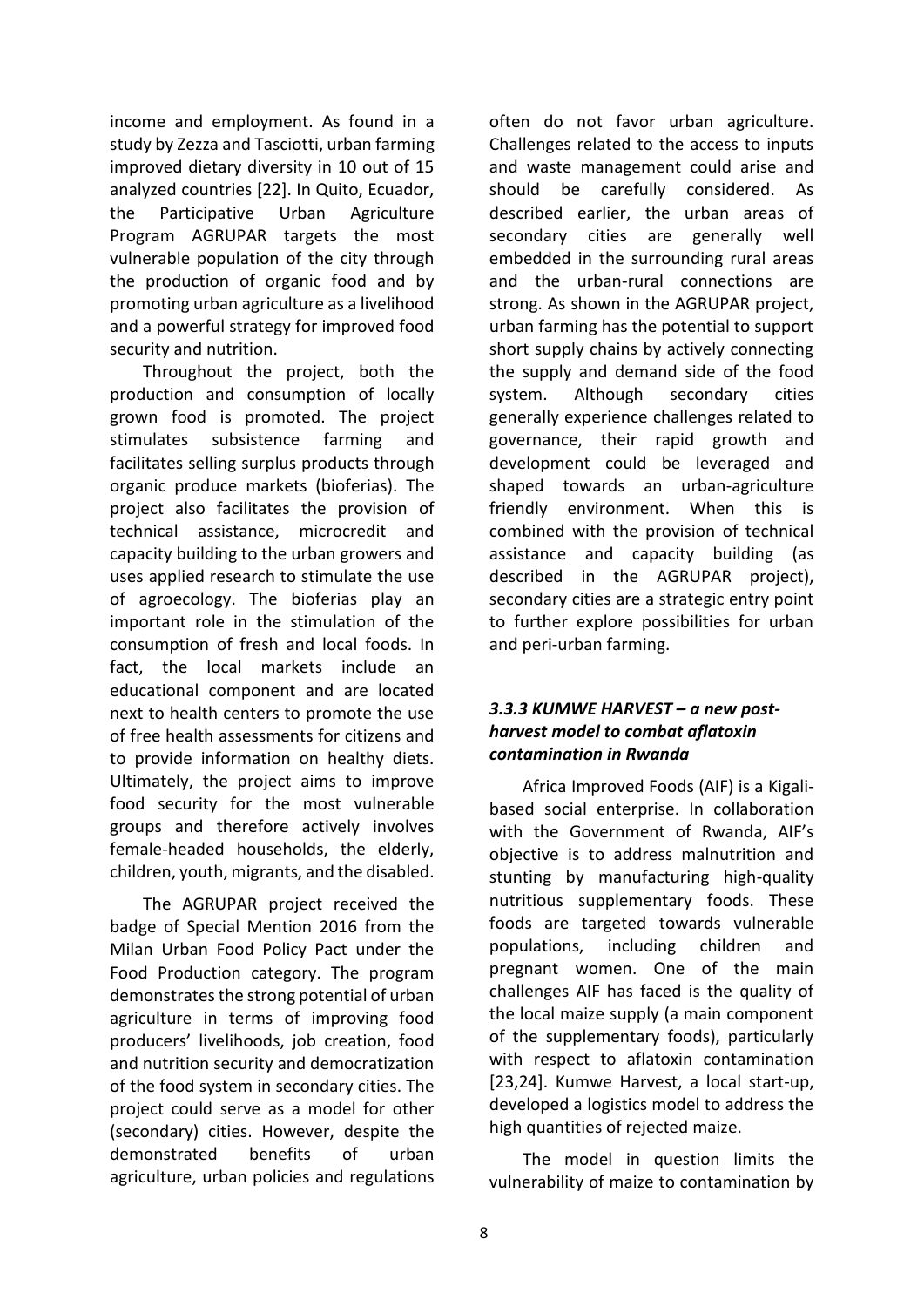enabling AIF to purchase maize from cooperatives, farmer groups, and individual farmers in cob form as opposed to already shelled grains. Improved harvest and post-harvest practices reduce the predominant aflatoxin production on the crops. Aflatoxin contamination has severe implications for food safety and when vulnerable commodities (such as maize) are dietary staples, exposure to aflatoxins becomes chronic and can lead to long lasting detrimental health effects (cancer, weakened immune function, stunting). Mycotoxin control is therefore key to ensure food security. Besides improving food safety, the Kumwe Harvest model has increased the farmer's income and saved them time and labor. Also, food losses among the maize value chain are reduced and AIF benefits from a more reliable supply of high-quality and locally sourced maize. This in turn, results in a continued production of safe and nutritious supplementary foods to contribute to the nutrition and health outcomes of vulnerable populations.

The Kumwe Harvest model is an example of the beneficial effects of short supply chains on the supply of nutritious foods for consumers, farmers' income and livelihood and food losses. Adapting this model to secondary city contexts could help to overcome the challenges related to infrastructure and logistics and ensure the efficiency of local and short supply chains. Post-harvest logistics models could be applied to nutrient-dense and perishable supply chains (such as fruits, vegetables, and dairy) in which significant losses and reductions in quality occur. Consequently, these models could increase the availability and quality of local and nutrient-dense foods in secondary cities.

Sharing experiences and best practices on interventions targeting different dimensions of food systems (such as,

supply, demand and food security) in secondary cities or comparable contexts is key when aiming to acquire new knowledge on what works (and what does not) in the transformation of city region food systems [25]. When compared to primary or mega cities, the characteristics of secondary cities appear to provide a favorable environment to implement and scale ideas which could convert city region food systems to benefit nutrition and health. However, impact assessments from such projects, interventions and ideas are required to assess if and how these projects could be implemented secondary cities. Collecting high-quality data and mainstreaming promising models, as described above, offer opportunities for secondary cities to become global game changers in city region food systems transformation and improve nutrition and health outcomes for its populations.

## 4 CONCLUSION AND CALL TO ACTION

The world is facing a global malnutrition crisis and the drivers of coexisting problems such as undernutrition, micronutrient deficiencies and overweight are diverse and complex. To tackle these challenges, multisectoral and contextspecific municipal leadership to connect the different sectors is essential to facilitate progress towards global nutrition targets.

While current urban development efforts are mostly targeted towards capital cities, we consider secondary cities in LMIC as a vast untapped potential to alter urban food systems due to their unique embeddedness in rural-urban linkages and the identified challenges related to functioning governance structures and infrastructure. The huge potential for secondary cities is embedded in the opportunity to strengthen and couple the supply and demand of diverse, locally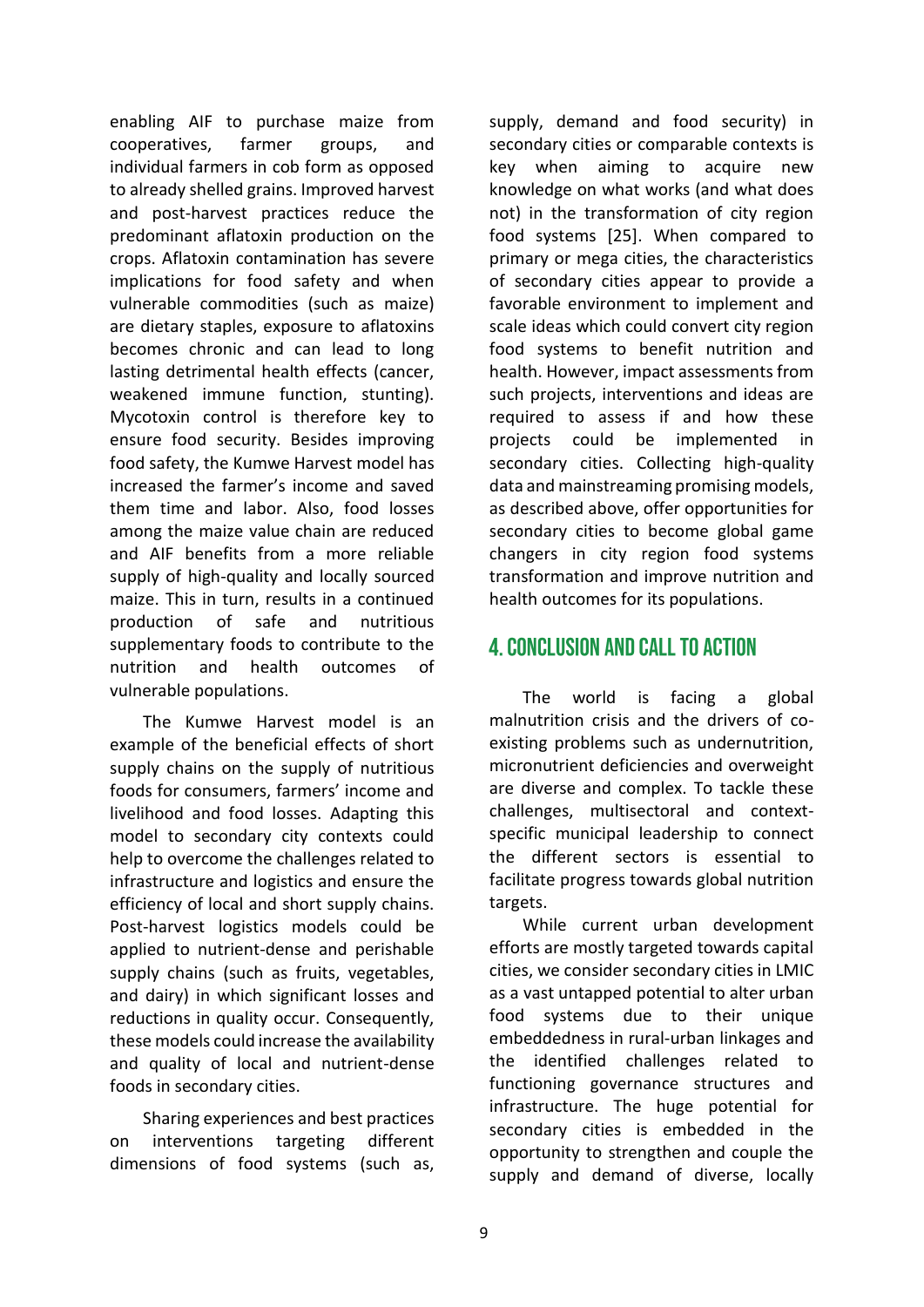produced and nutritious foods with short chains which benefit both producers and consumers. The identification of secondary cities in LMIC as gamechangers for global food systems transformation is in alignment with several initiatives aiming to strengthen food systems and nutrition in urban contexts. As the Milan Urban Pact, FAO Food-for-cities network, CITYFOOD Network, WHO Healthy Cities and other city networks testify, there is no better time than now to focus on secondary cities to ensure they are fully integrated in the global food system and set the best foundations for their own transformation into more sustainable local food systems. Despite a seemingly lack of attention towards secondary cities in Africa and other continents, their physical proximity to rural areas and their smaller spatial scale can no longer be ignored and must be leveraged.

Against the context of many of the challenges raised in this paper, the Swiss Agency for Development and Cooperation has initiated and provides funding for a project starting in 2021, that aims to improve nutrition in secondary cities in three countries. The Nutrition in City Ecosystems (NICE) project works with selected secondary cities in Bangladesh (Dinajpur and Rangpur), Kenya (Bungoma and Busia) and Rwanda (Rubavu and Rusizi) and places a particular focus on women, youth and vulnerable groups in city regions. Key elements of NICE are to: strengthen the supply of and demand for agroecologically-produced, local and nutritious foods; foster multisectoral governance; stimulate greater public and private sector engagement for resilient food systems and improved nutrition outcomes. NICE is co-financed and implemented by a Swiss consortium comprised of the Swiss Tropical and Public Health Institute, the Swiss Federal Institute of Technology of Zurich (Sustainable Agroecosystems & Food Processing Groups and World Food System Centre), Sight and Life, and the Syngenta Foundation for Sustainable Agriculture.

NICE aims to achieve its goals by focusing on four outcome areas: 1) participatory governance and systems, 2) production and availability of agroecological and locally produced foods 3) knowledge and demand generation for nutritious and agroecologically produced food and 4) policy and advocacy. Consultations with the six selected cities draw attention to several of the challenges outlined above such as unemployment, social inequality, lack of decentralized governance and financial and human capital and overall difficulties to access finance and technology. Moreover, low levels of nutrition literacy and inefficient chains for local supply were identified as bottlenecks to reduce poverty and improve nutrition and health outcomes. The consultations indicated a high level of support from relevant stakeholders within the cities to work collaboratively towards solutions. The cities and consortium look forward to sharing evidence and experiences from the NICE project in the forthcoming years as well as creating linkages with the International Mayor Summit for peer-learning between cities and making the case to include a secondary cities' food system angle to the summit.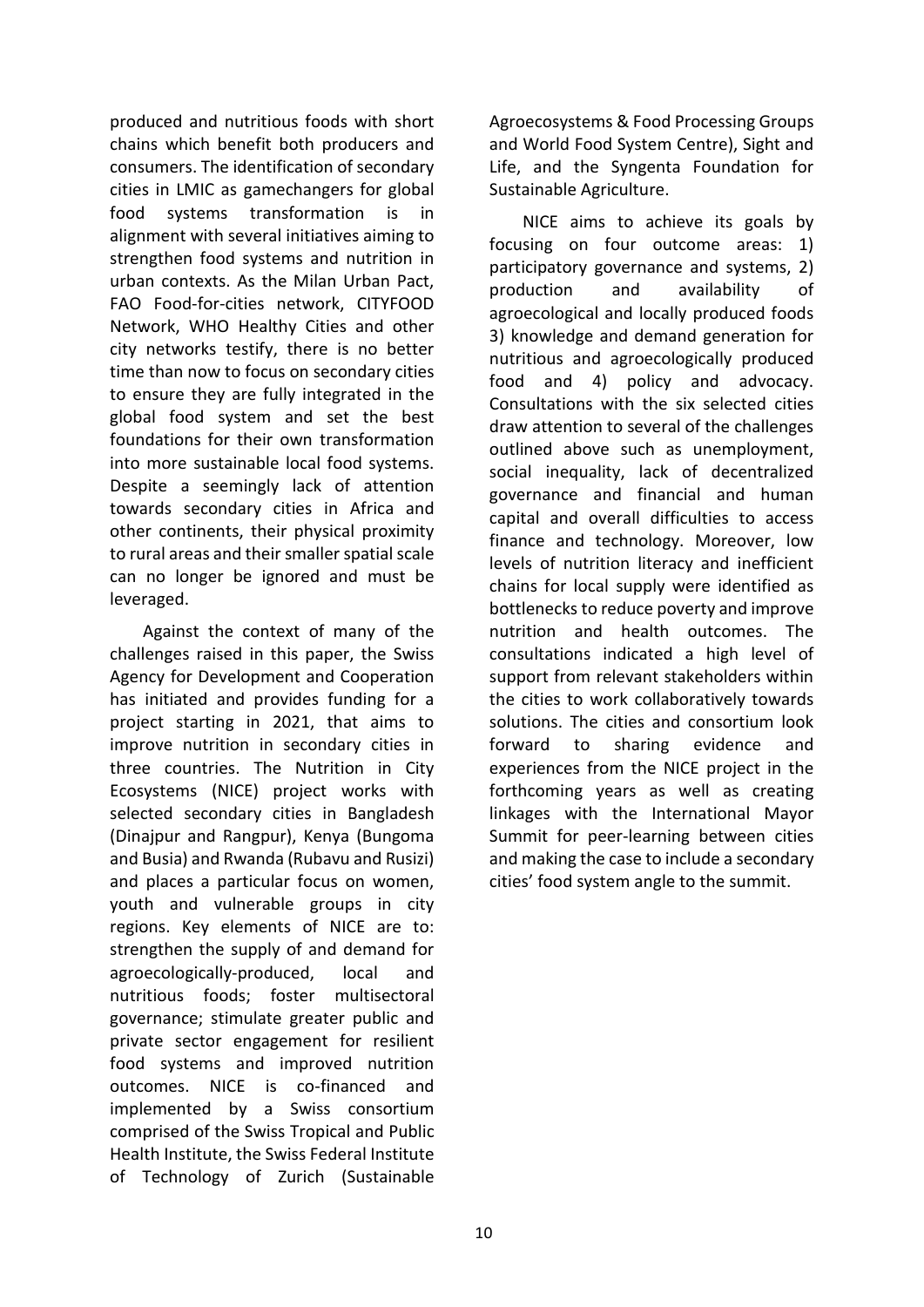## **REFERENCES**

- [1] Global Nutrition Report. 2020 Global Nutrition Report: Action on equity to end malnutrition. Bristol, UK: Development Initiatives; 2020.
- [2] United Nations, Department of Economic and Social Affairs, Population Division. World Urbanization Prospects: The 2014 Revision. 2014. Report No.: ST/ESA/SER.A/366
- [3] United Nations, Department of Economic and Social Affairs, Population Division. World Urbanization Prospects: The 2018 Revision. 2018. Report No.: ST/ESA/SER.A/420. .
- [4] Ruel MT, Garrett JL, Yosef S. Food security and nutrition: Growing cities, new challenges. IFPRI book chapters. 2017;24–33.
- [5] Ravallion M. On the urbanization of poverty. Journal of Development Economics. 2002;68:435–442.
- [6] FAO, UNICEF, WFP, WHO. The State of Food Security and Nutrition in the World 2020. Transforming food systems for affordable healthy diets. Rome, Italy: FAO; 2020.
- [7] Satterthwaite D. The Transition to a Predominantly Urban World and its Underpinnings. 2007.
- [8] Swilling M, Annecke E. Just Transitions: Explorations of Sustainability in an Unfair World - United Nations University [Internet]. 2012 [cited 2021 Apr 23]. Available **from:** [https://unu.edu/publications/books/jus](https://unu.edu/publications/books/just-transitions-explorations-of-sustainability-in-an-unfair-world.html#overview) [t-transitions-explorations-of](https://unu.edu/publications/books/just-transitions-explorations-of-sustainability-in-an-unfair-world.html#overview)[sustainability-in-an-unfair](https://unu.edu/publications/books/just-transitions-explorations-of-sustainability-in-an-unfair-world.html#overview)[world.html#overview](https://unu.edu/publications/books/just-transitions-explorations-of-sustainability-in-an-unfair-world.html#overview)
- [9] Goodall B. The Penguin Dictionary of Human Geography. London: Puffin Books; 1987.
- [10] Roberts, Hohmann. The systems of secondary cities: the neglected drivers of urbanising economies [Internet].

Washington, D.C.: World Bank Group; 2014 [cited 2021 Mar 11]. Report No.: 89861. Available from: [https://documents.worldbank.org/en/p](https://documents.worldbank.org/en/publication/documents-reports/documentdetail/400881468181444474/The-systems-of-secondary-cities-the-neglected-drivers-of-urbanising-economies) [ublication/documents](https://documents.worldbank.org/en/publication/documents-reports/documentdetail/400881468181444474/The-systems-of-secondary-cities-the-neglected-drivers-of-urbanising-economies)[reports/documentdetail/40088146818](https://documents.worldbank.org/en/publication/documents-reports/documentdetail/400881468181444474/The-systems-of-secondary-cities-the-neglected-drivers-of-urbanising-economies) [1444474/The-systems-of-secondary](https://documents.worldbank.org/en/publication/documents-reports/documentdetail/400881468181444474/The-systems-of-secondary-cities-the-neglected-drivers-of-urbanising-economies)[cities-the-neglected-drivers-of](https://documents.worldbank.org/en/publication/documents-reports/documentdetail/400881468181444474/The-systems-of-secondary-cities-the-neglected-drivers-of-urbanising-economies)[urbanising-economies](https://documents.worldbank.org/en/publication/documents-reports/documentdetail/400881468181444474/The-systems-of-secondary-cities-the-neglected-drivers-of-urbanising-economies)

- [11] Roberts B. Managing Systems of Secondary Cities: Policy Responses in International Development. 2014.
- [12] Blay-Palmer A, Santini G, Dubbeling M, et al. Validating the City Region Food System Approach: Enacting Inclusive, Transformational City Region Food Systems. Sustainability. 2018;10:1680.
- [13] Dubbeling M, Santini G, Renting H, et al. Assessing and Planning Sustainable City Region Food Systems: Insights from Two Latin American Cities. Sustainability. 2017;9:1455.
- [14] Belletti G, Marescotti A. Short Food Supply Chains for Promoting Local Food on Local Markets. United Nations Industrial Development Organization; 2020.
- [15] Blay-Palmer A, Renting H, Dubbeling M. Understanding the city region (CRFS) food system: Planning for a more food secure and resilient city. 2015.
- [16] Borsellino V, Schimmenti E, El Bilali H. Agri-Food Markets towards Sustainable Patterns. Sustainability. 2020;12:2193.
- [17] Parkinson M, Meegan R, Karecha J. City Size and Economic Performance: Is Bigger Better, Small More Beautiful or Middling Marvellous? European Planning Studies. 2015;23:1054–1068.
- [18] Cardoso RV, Meijers EJ. Secondary Yet Metropolitan? The Challenges of Metropolitan Integration for Second-Tier Cities. Planning Theory & Practice. 2017;18:616–635.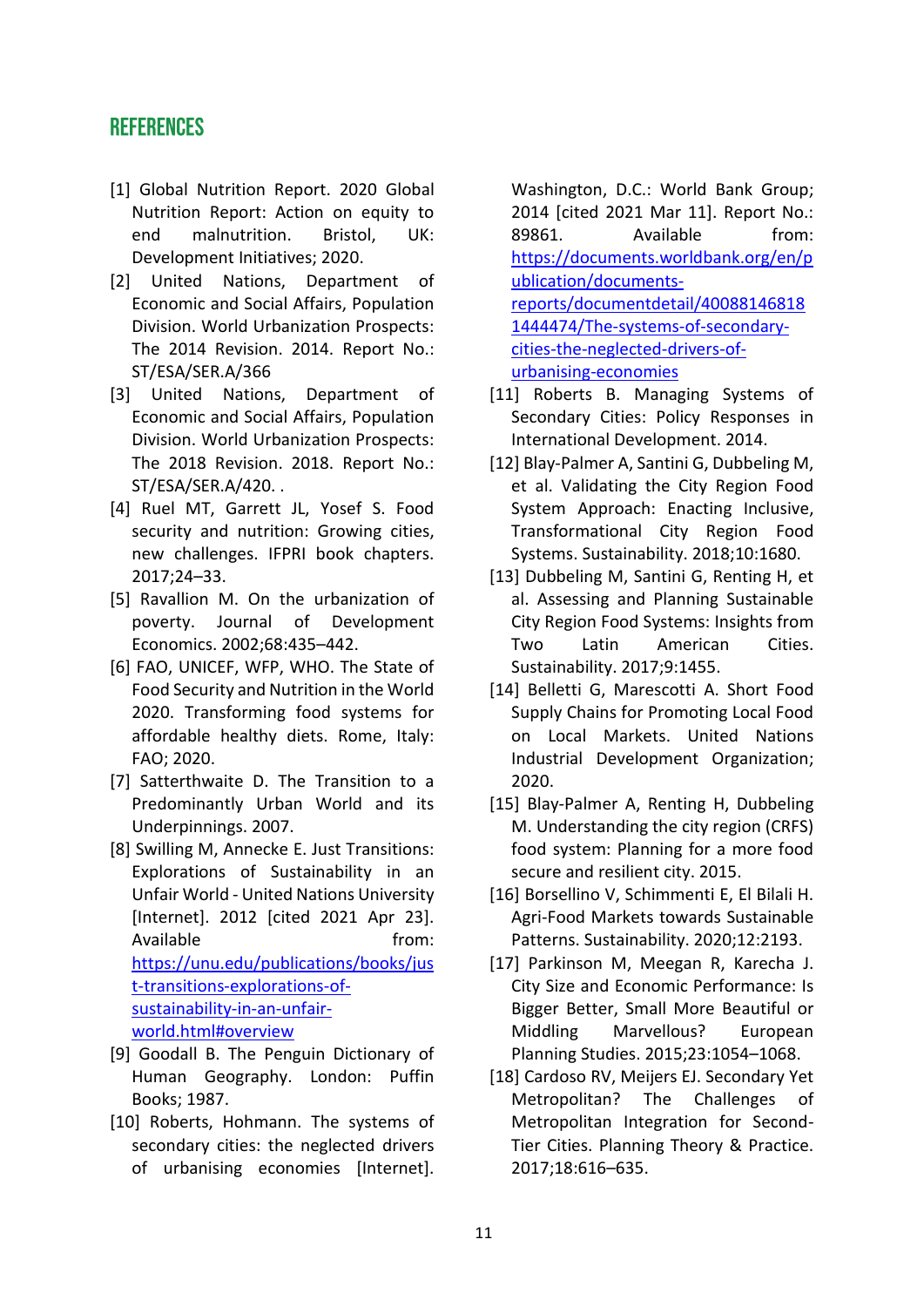- [19] Pieterse DE, Parnell S. Africa's Urban Revolution. Zed Books Ltd.; 2014.
- [20] Haysom G, Fuseini I. Governing Food Systems in Secondary Cities in Africa. University of Cape Town: African Centre for Cities; 2019.
- [21] Pieterse E, Parnell S, Haysom G. African dreams: locating urban infrastructure in the 2030 sustainable developmental agenda. Area Development and Policy. 2018;3:149– 169.
- [22] Zezza A, Tasciotti L. Urban agriculture, poverty, and food security: Empirical evidence from a sample of developing countries. Food Policy. 2010;35:265– 273.
- [23] Nishimwe K, Wanjuki I, Karangwa C, et al. An initial characterization of aflatoxin B1 contamination of maize sold in the principal retail markets of Kigali, Rwanda. Food Control. 2017;73:574– 580.
- [24] Grosshagauer S, Milani P, Kraemer K, et al. Inadequacy of nutrients and contaminants found in porridge-type complementary foods in Rwanda. Maternal & Child Nutrition. 2019;16:Article e12856.
- [25] De la Peña I, Garrett J, Gelli A. Nutrition-sensitive value chains from a smallholder perspective: A framework for project design. IFAD; 2018. Report No.: 30.